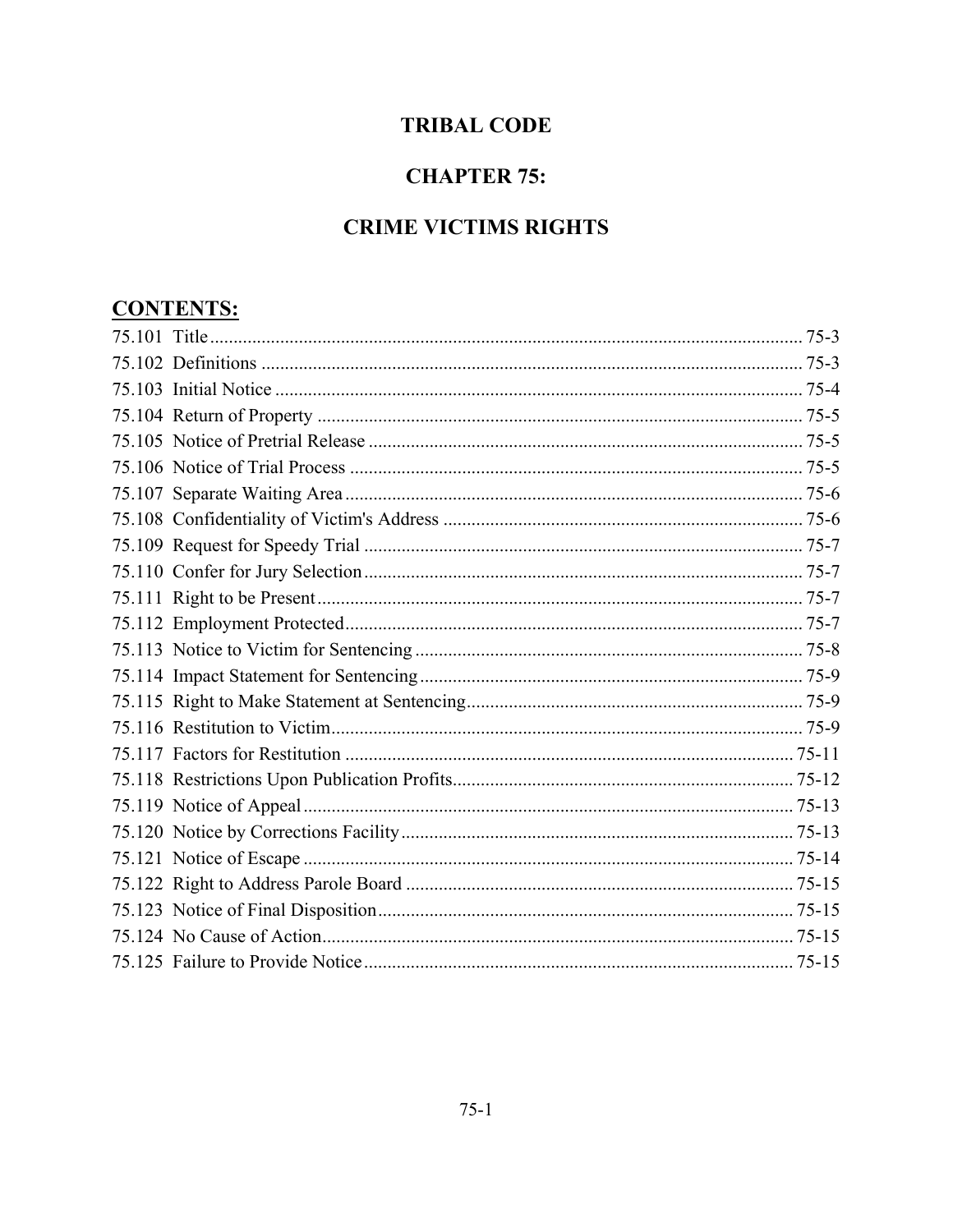# **HISTORY NOTE:**

Adopted by Tribal Resolution 94-62, May 25, 1994, effective immediately.

Reenacted as part of the Tribal Code July 5, 1995, Resolution No. 95-89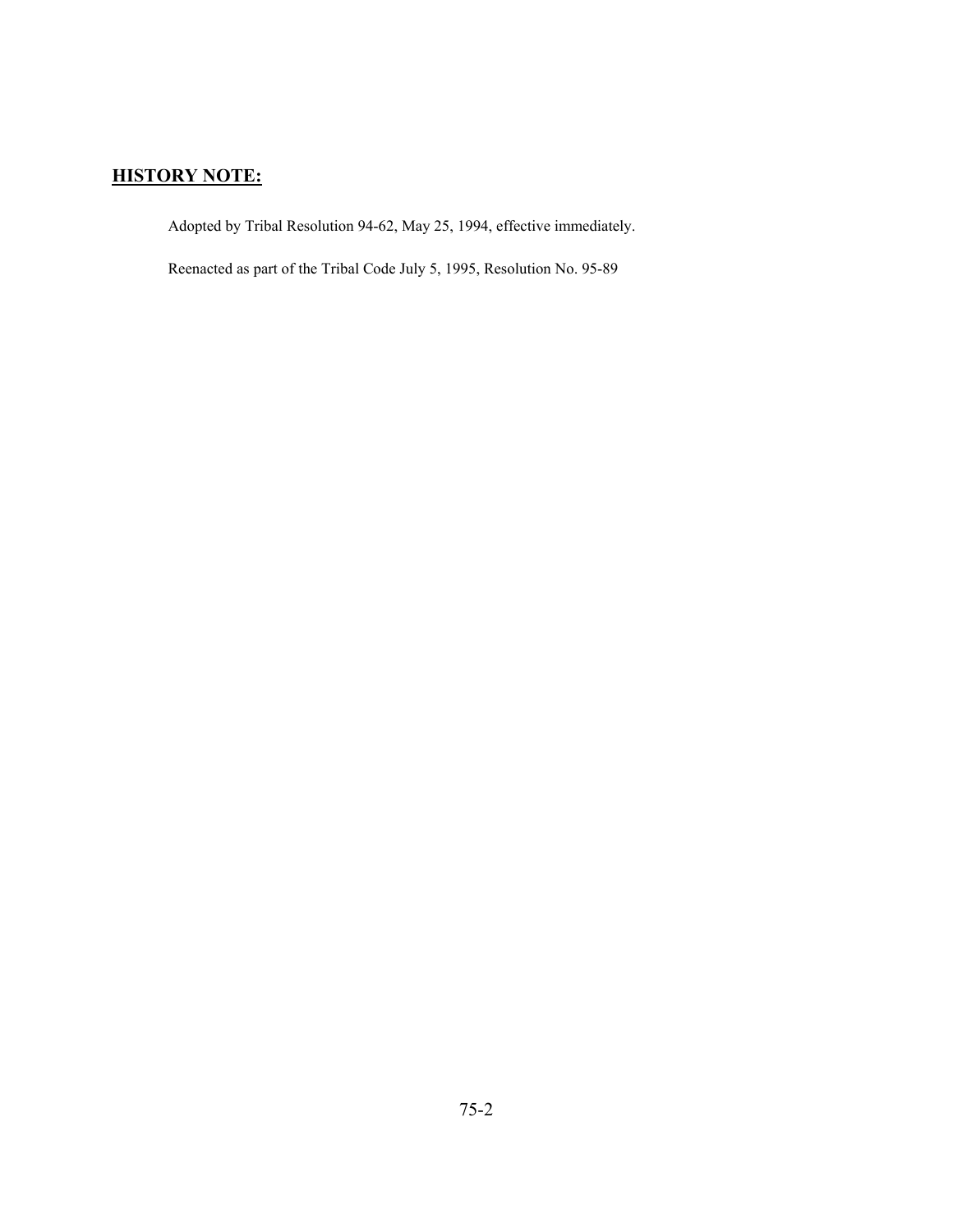# **TRIBAL CODE**

# **CHAPTER 75:**

# **CRIME VICTIMS RIGHTS**

### **75.101 Title.**

This act shall be known and may be cited as the "Crime Victim's Rights."

#### **75.102 Definitions.**

For the purpose of this Chapter, certain items are defined in this section. When not inconsistent with the context, words in the present tense include the future, words in the singular number include the plural number, words in the plural include words in the singular, and words in the masculine gender include the feminine gender. The word "shall" is always mandatory and not merely directory.

(1) "Crime" means a violation of the Tribal code of the Sault Ste. Marie Tribe of Chippewa Indians for which the offender, upon conviction, may be punished by imprisonment or fine.

(2) "Defendant" means a person charged with or convicted of having committed a crime against a victim.

(3) "Final disposition" means the ultimate termination of the criminal prosecution of a defendant including, but not limited to, dismissal, acquittal or imposition of sentence by the Court.

(4) "Person" means an individual, organization, partnership, corporation or governmental entity.

(5) "Prisoner" means a person who has been convicted and sentenced to imprisonment for having committed a crime against a victim.

(6) "Prosecuting attorney" means the prosecuting attorney for the Sault Ste. Marie Tribe of Chippewa Indians.

(7) "Victim", except for purpose of  $\S75.116$ , means any of the following:

(a) An individual who suffers direct or threatened physical, financial or emotional harm as a result of the commission of a crime, except as provided in subparagraph (b), (c), (d).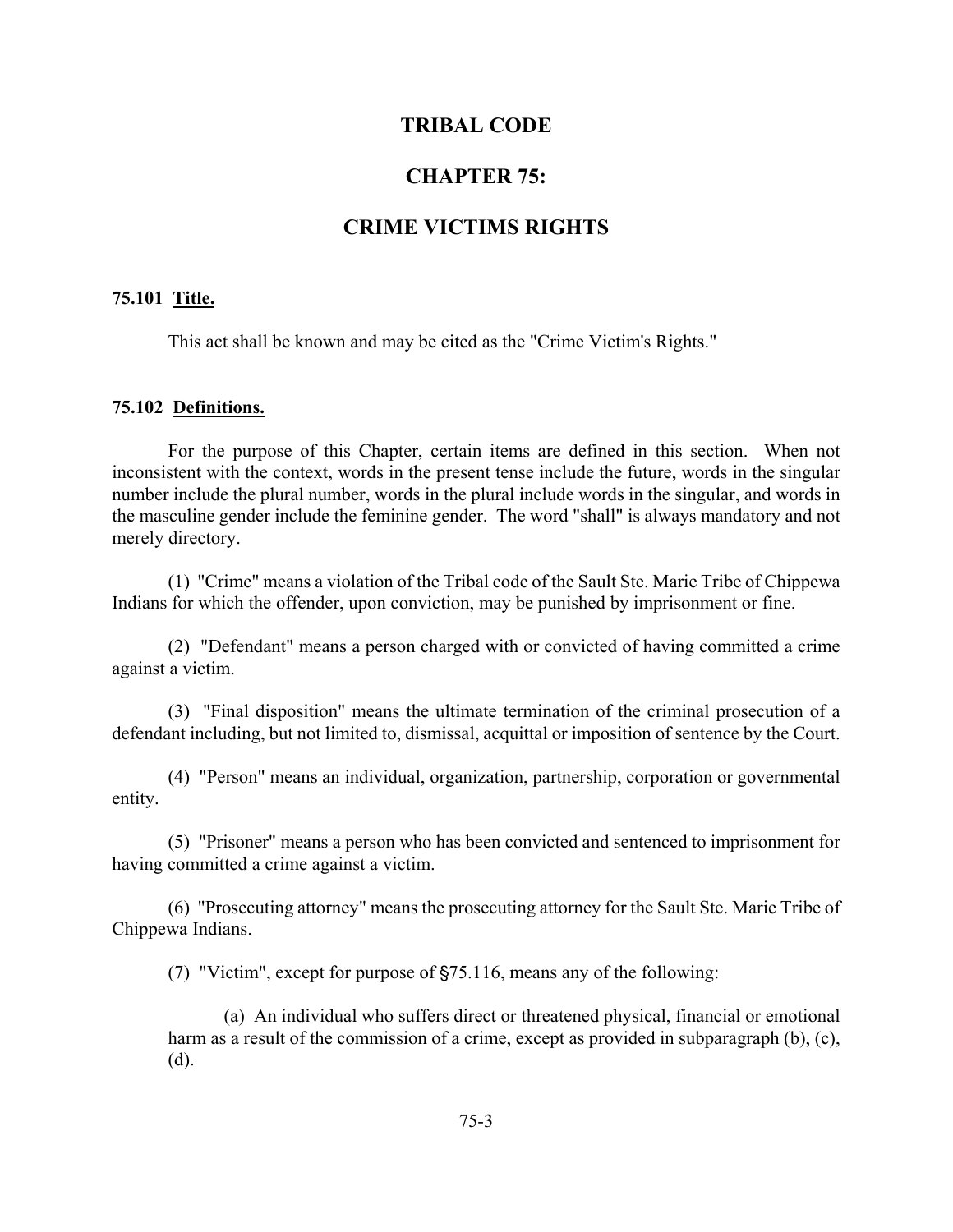- (b) The following relations of a deceased victim if the relation is not the defendant:
	- (i) The spouse.
	- (ii) A child 15 years of age or older if (i) does not apply.
	- (iii) A parent if subparagraphs (i) and (ii) do not apply.
	- (iv) A sibling if subparagraphs (i) and (ii) do not apply.
	- (v) A grandparent if subparagraphs (i) and (ii) do not apply.

(c) A parent, guardian or custodian of a victim who is less than 18 years of age  $\bar{f}$ the parent, guardian or custodian so chooses.

(d) A parent, guardian or custodian of a victim who is so mentally incapacitated that he or she cannot meaningfully understand or participate in the legal process.

If a victim as defined in  $\S75.102(7)$  is physically unable to exercise the privileges and rights under this Chapter, the victim may designate his or her spouse or a child 15 years of age or older, parent, sibling or grandparent of the victim to act in place of the victim during the duration of the physical disability. During the physical disability, notices to be provided under this Chapter to the victim shall continue to be sent only to the victim.

### **75.103 Initial Notice.**

(1) Within 24 hours after the initial contact between the victim of a reported crime and the law enforcement agency having the responsibility for investigating that crime, that agency shall give the victim the following information:

(a) The availability of emergency and medical services, if applicable.

(b) The availability of victim's compensation benefits and the address of the crime victims advocate.

(c) The address and phone number of the prosecuting attorney whom the victim should contact to obtain information about victim's rights.

(d) The following statement:

(i) "If within six months, you are not notified of an arrest in your case, you may call [the victims advocate's telephone number] for the status of the case."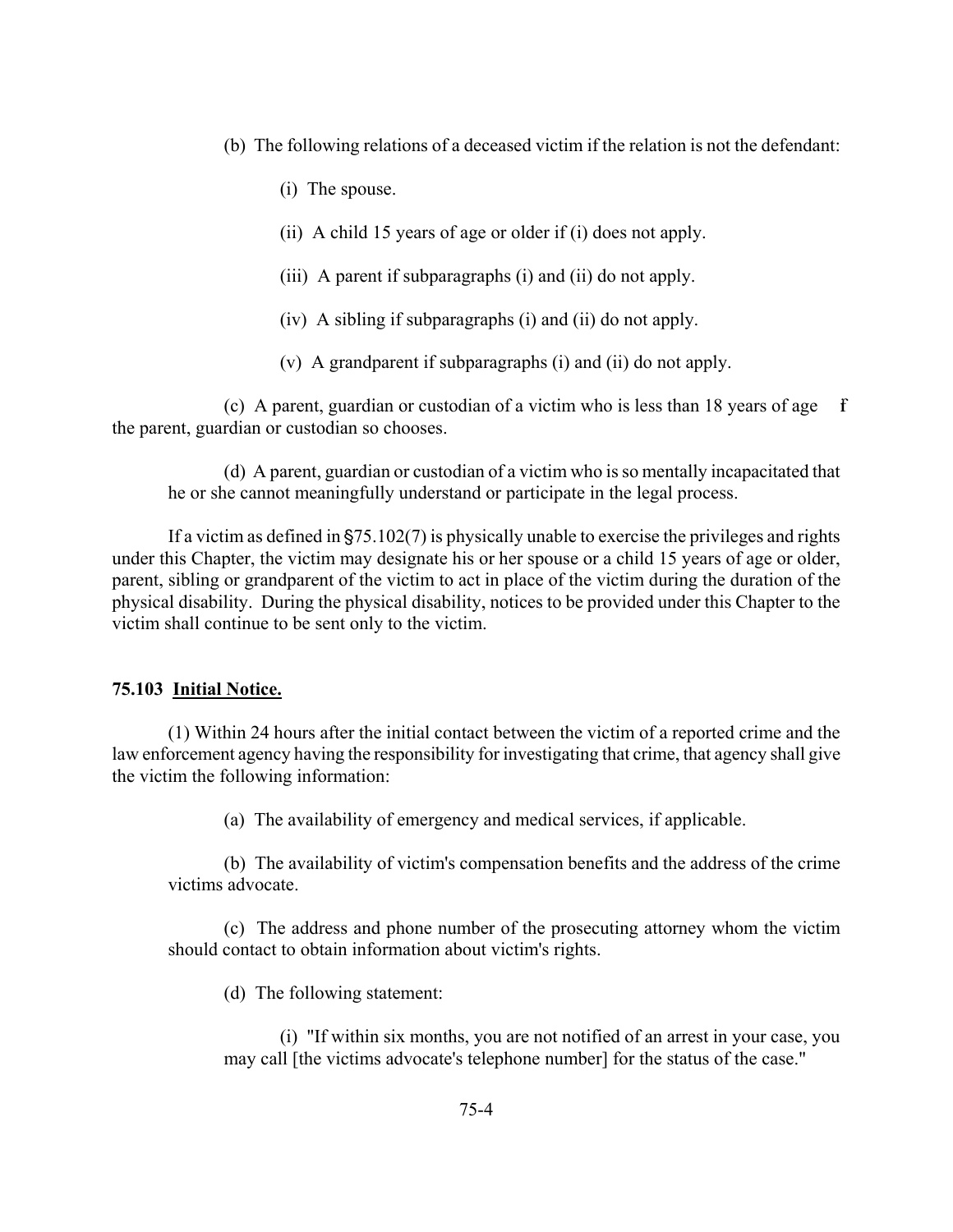(2) Law Enforcement agency shall notify the Crime Victim's Advocate.

# **75.104 Return of Property.**

(1) The law enforcement agency having responsibility for investigating a reported crime shall promptly return to the victim property belonging to that victim which is taken in the course of the investigation, except as provided in subsections  $\S 75.401(2)$  to (4).

(2) The agency shall not return property which is contraband.

(3) The agency shall not return property if the ownership of the property is disputed until the dispute is resolved.

(4) The agency shall retain as evidence any weapon used in the commission of the crime and any other evidence if the prosecuting attorney certifies that there is a need to retain that evidence in lieu of a photograph or other means of memorializing its possession by the agency.

## **75.105 Notice of Pretrial Release.**

(1) Not later than 24 hours after the arraignment of the defendant for a crime, the law enforcement agency having responsibility for investigating that crime shall give to the victim notice of the availability of pretrial release for the defendant, the phone number of the sheriff, and notice that the victim may contact the sheriff to determine whether the defendant has been released from custody.

(2) Based upon the victim's affidavit asserting acts or threats of physical violence or intimidation by the defendant or at the defendant's direction against the victim or the victim's immediate family, the prosecuting attorney may move that the bond or personal recognizance of a defendant be revoked.

### **75.106 Notice of Trial Process.**

(1) Not later than seven days after the arraignment of the defendant for a crime, but not less than 24 hours before a preliminary examination, the Crime Victim's Advocate shall give to each victim a written notice in plain English of each of the following:

(a) A brief statement of the procedural steps in the processing of a criminal case.

(b) The rights and procedures under this Chapter.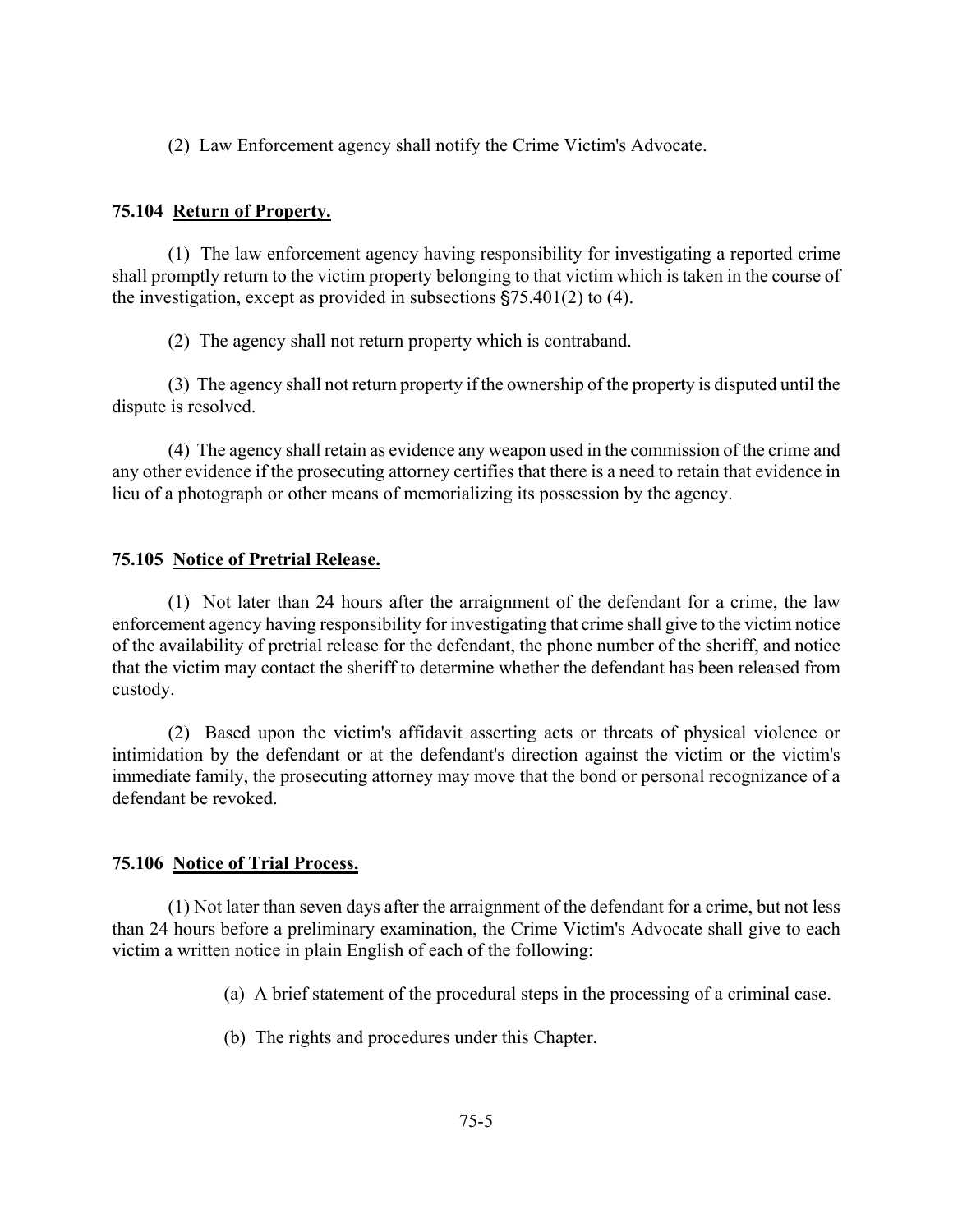(c) Details and eligibility requirements under Act No. 223 of the Public Acts of 1976, being sections 18.351 to 18.368 of the Michigan Compiled Laws.

(d) Suggested procedures if the victim is subjected to threats or intimidation.

(e) The person to contact for further information.

(2) If requested by the victim, the Crime Victim's Advocate shall give to the victim notice of any scheduled Court proceedings and notice of any changes in that schedule.

(3) The prosecuting attorney shall offer the victim the opportunity to consult with the prosecuting attorney to obtain the views of the victim about the disposition of a crime, including the victim's views about dismissal, plea or sentence negotiations, and pretrial diversion programs.

(4) A victim who receives a notice under subsection (2) and who chooses to receive any other notice or notices under this Chapter shall keep the following persons informed of the victim's current address and phone number:

(a) The prosecuting attorney, until final disposition or completion of the appellate process, whichever occurs later.

(b) The department of corrections or the sheriff as directed by the prosecuting attorney if the defendant is imprisoned.

(c) Crime Victims Advocate.

#### **75.107 Separate Waiting Area.**

The Court shall provide a waiting area for the victim separate from the defendant, defendant's relatives and defense witnesses if such an area is available and the use of the area is practical. If a separate waiting area is not available or practical, the Court shall provide other safeguards to minimize the victim's contact with defendant, defendant's relatives and defense witnesses during Court proceedings.

### **75.108 Confidentiality of Victim's Address.**

(1) Based upon the victim's reasonable apprehension of acts or threats of physical violence or intimidation by the defendant or at the defendant's direction against the victim or the victim's immediate family, the prosecutor may move that the victim or any other witness not be compelled to testify at pretrial proceedings or at trial for purposes of identifying the victim as to the victim's address, place of employment or other personal identification without the victim's consent. A hearing on the motion shall be *in camera*.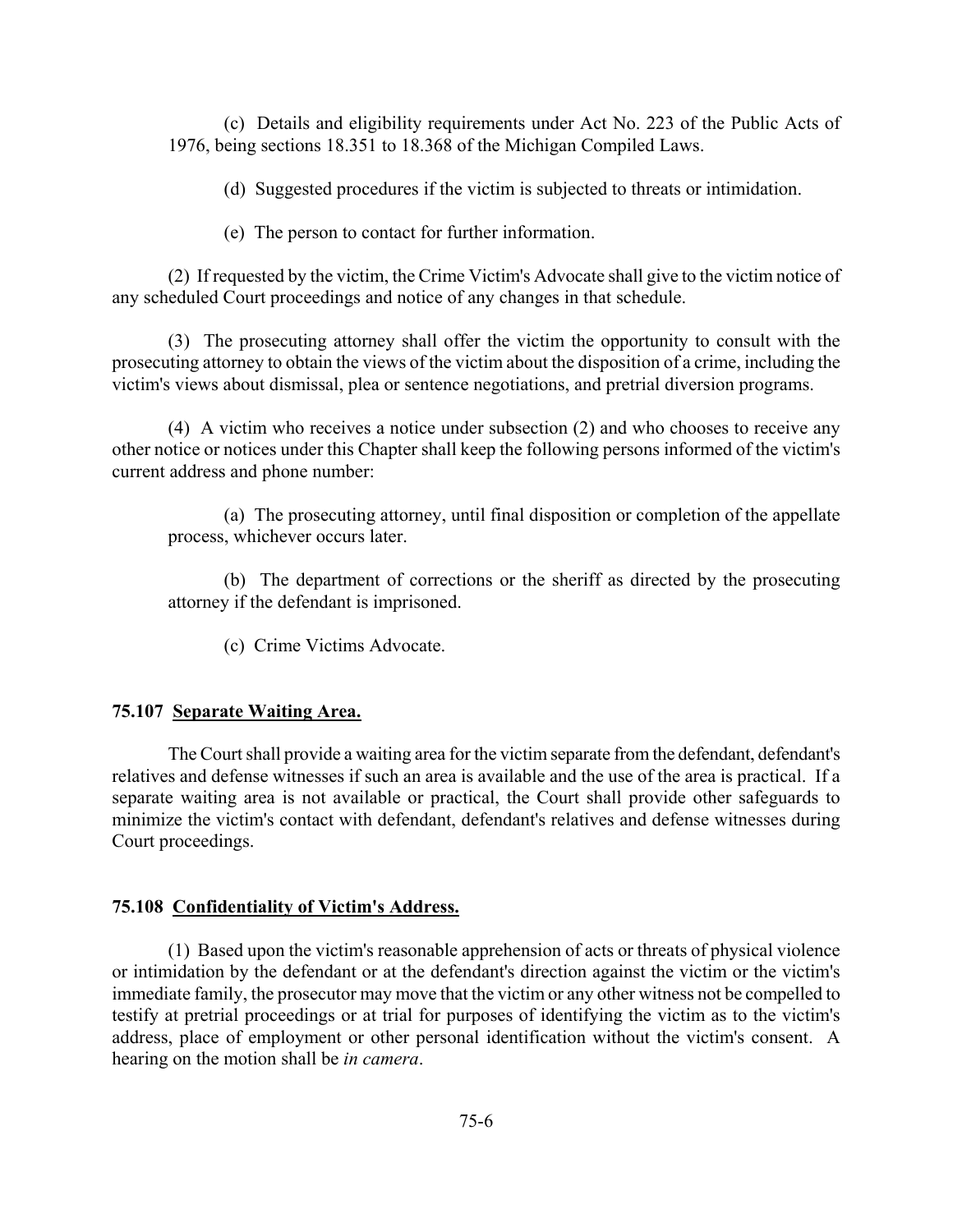(2) The address of the victim shall not be in the Court file or ordinary Court documents unless contained in a transcript of the trial or it is used to identify the place of the crime. The phone number of the victim shall not be in the Court file or ordinary Court documents except as contained in the transcript of the trial.

#### **75.109 Request for Speedy Trial.**

(1) A speedy trial may be scheduled for any case in which the victim is averred by the prosecuting attorney to be either of the following:

(a) A victim of child abuse, including sexual abuse or any other assaultive crime.

(b) A victim of criminal sexual conduct in the first, second, or third degree or of  $\bf{a}$ assault with intent to commit sexual conduct involving penetration or to commit criminal sexual conduct in the second degree.

(2) The chief judge, upon motion of the prosecuting attorney for a speedy trial for a case described in subsection (1), shall set a hearing date within ten days of the date of the motion. Notice shall be made pursuant to the Tribal Court rules. If the motion is granted, the trial shall not be scheduled earlier than 20 days from the date of the hearing.

#### **75.110 Confer for Jury Selection.**

Upon request of the victim, the prosecuting attorney shall confer with the victim prior to the selection of the jury and prior to the trial of the defendant.

#### **75.111 Right to be Present.**

The victim has the right to be present throughout the entire trial of the defendant, including juvenile hearings, unless the victim is going to be called as a witness. If the victim is going to be called as a witness, the Court may, for good cause shown, order the victim to be sequestered until the victim first testifies.

#### **75.112 Employment Protected.**

An employer or the employer's agent, who threatens to discharge or discipline or who discharges, disciplines, or causes to be discharged from employment or to be disciplined a victim because that victim is subpoenaed or request by the prosecuting attorney to attend Court for the purpose of giving testimony, is guilty of a misdemeanor, and may be punished for contempt of court.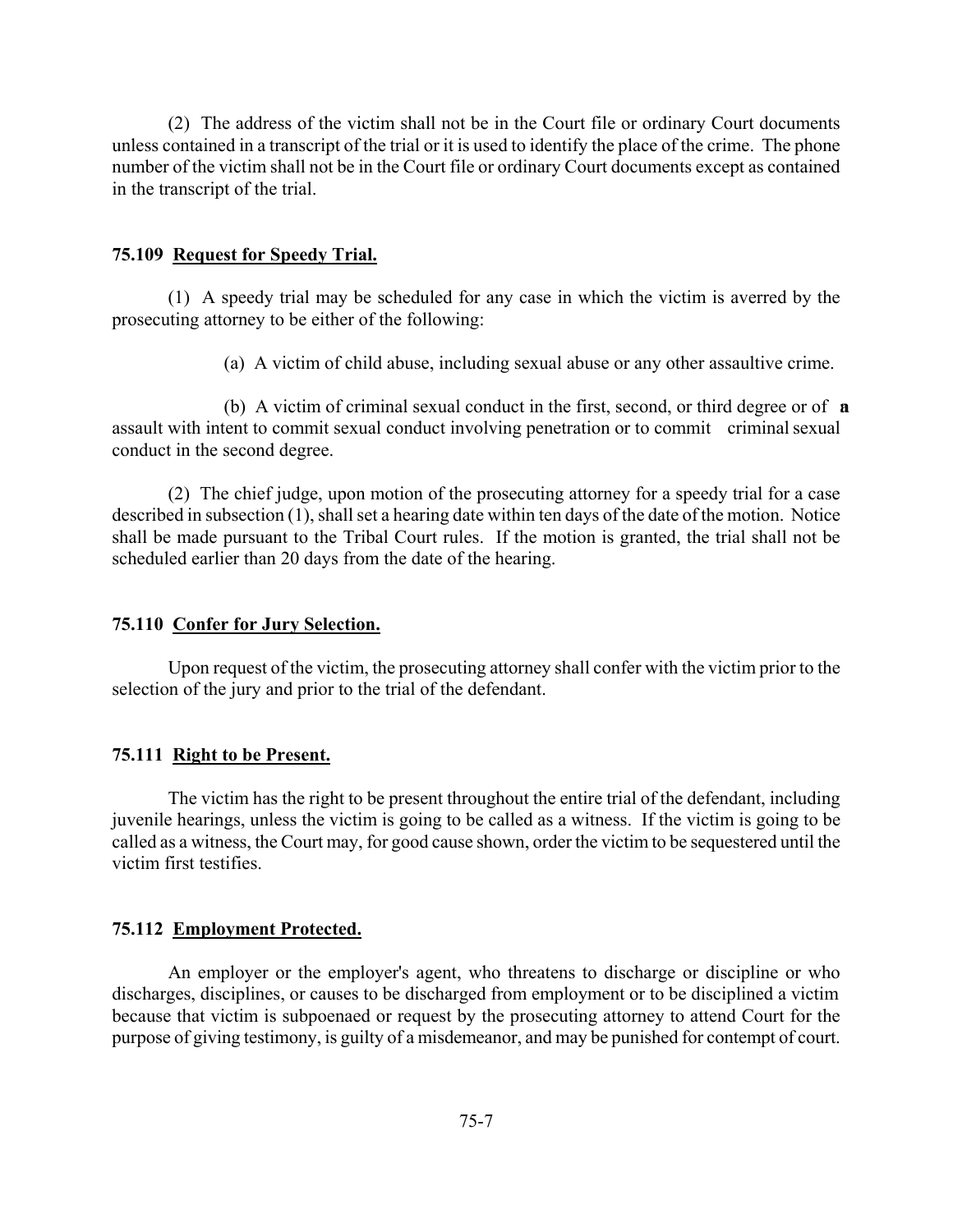### **75.113 Notice to Victim for Sentencing.**

(1) The Crime Victim's Advocate, upon and in accordance with the request of the victim, shall give to the victim notice of the following:

(a) The defendant's conviction.

(b) The crimes for which the defendant was convicted.

(c) The victim's right to make a written or oral impact statement for use in the preparation of a presentence investigation report concerning the defendant.

(d) The address and telephone number of the probation office which is to prepare the presentence investigation report.

(e) That a presentence investigation report and any statement of the victim included in the report will be made available to the defendant unless exempted from disclosure by the Court.

(f) The victim's right to make an impact statement at sentencing.

(g) The time and place of the sentencing proceeding.

(2) The notice given by the prosecuting attorney to the victim must be given by any means reasonably calculated to give prompt actual notice.

(3) A notice given under subsection (2) shall inform the victim that his or her impact statement may include but shall not be limited to the following:

(a) An explanation of the nature and extent of any physical, psychological, or emotional harm or trauma suffered by the victim.

(b) An explanation of the extent of any economic loss or property damage suffered by the victim.

(c) An opinion of the need for and extent of restitution and whether the victim has applied for or received compensation for loss or damage.

(d) The victim's recommendation for an appropriate sentence.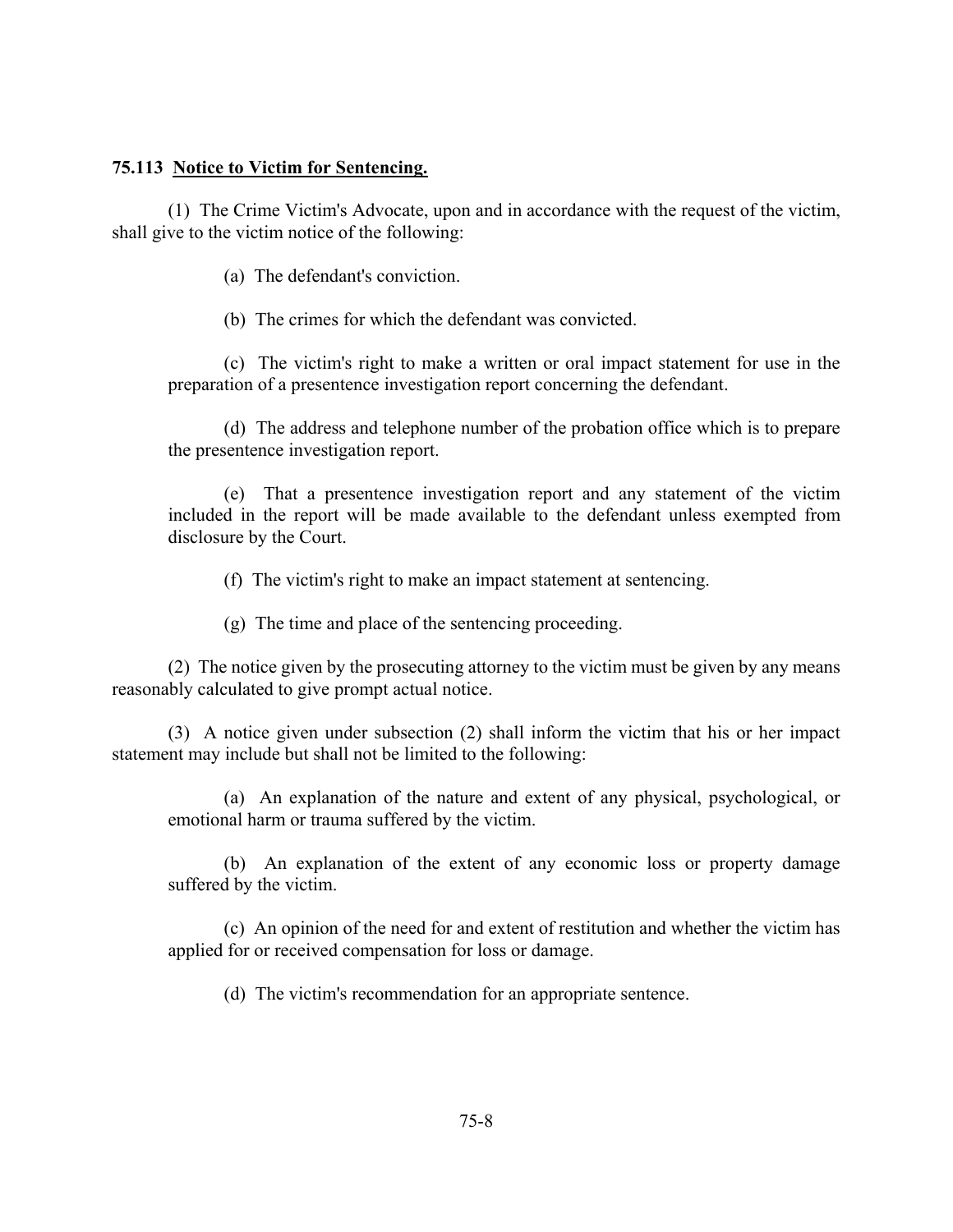#### **75.114 Impact Statement for Sentencing.**

The victim has the right to submit or make a written or oral impact statement to the probation officer for use by that officer in preparing a presentence investigation report concerning the defendant. A victim's written statement shall, upon the victim's request, be included in the presentence investigation report.

### **75.115 Right to Make Statement at Sentencing.**

The victim shall have the right to appear and make an oral impact statement at the sentencing of the defendant.

## **75.116 Restitution to Victim.**

(1) For purposes of this section only, "victim" means an individual who suffers direct or threatened physical, financial or emotional harm as a result of the commission of a crime; and for purposes of  $$75.116$ , "victim" includes a sole proprietorship, or corporation.

(2) The Court, when sentencing a defendant convicted of a crime, may order, in addition to or in lieu of any other penalty authorized by law or in addition to any other penalty required by law, that the defendant make restitution to any victim of the defendant's course of conduct which gives rise to the conviction, or to the victim's estate.

(3) If the Court does not order restitution, or orders only partial restitution under this section, the Court shall state on the record the reasons for that action.

(4) If a crime results in damage to or loss or destruction of property of a victim of the offense, the order of restitution may require that the defendant do either of the following:

(a) Return the property to the owner of the property or to a person designated by  $\mathbf b$ owner.

(b) If return of the property under  $\frac{575.116(4)}{a}$  is impossible, impractical or inadequate, pay an amount equal to the greater of subparagraphs (i) or (ii), less the value, determined as of the date the property is returned, of that property or any part of the property that is returned:

(i) The value of the property on the date of the damage, loss or destruction.

(ii) The value of the property on the date of sentencing.

(5) If a crime results in physical or psychological injury to a victim, the order of restitution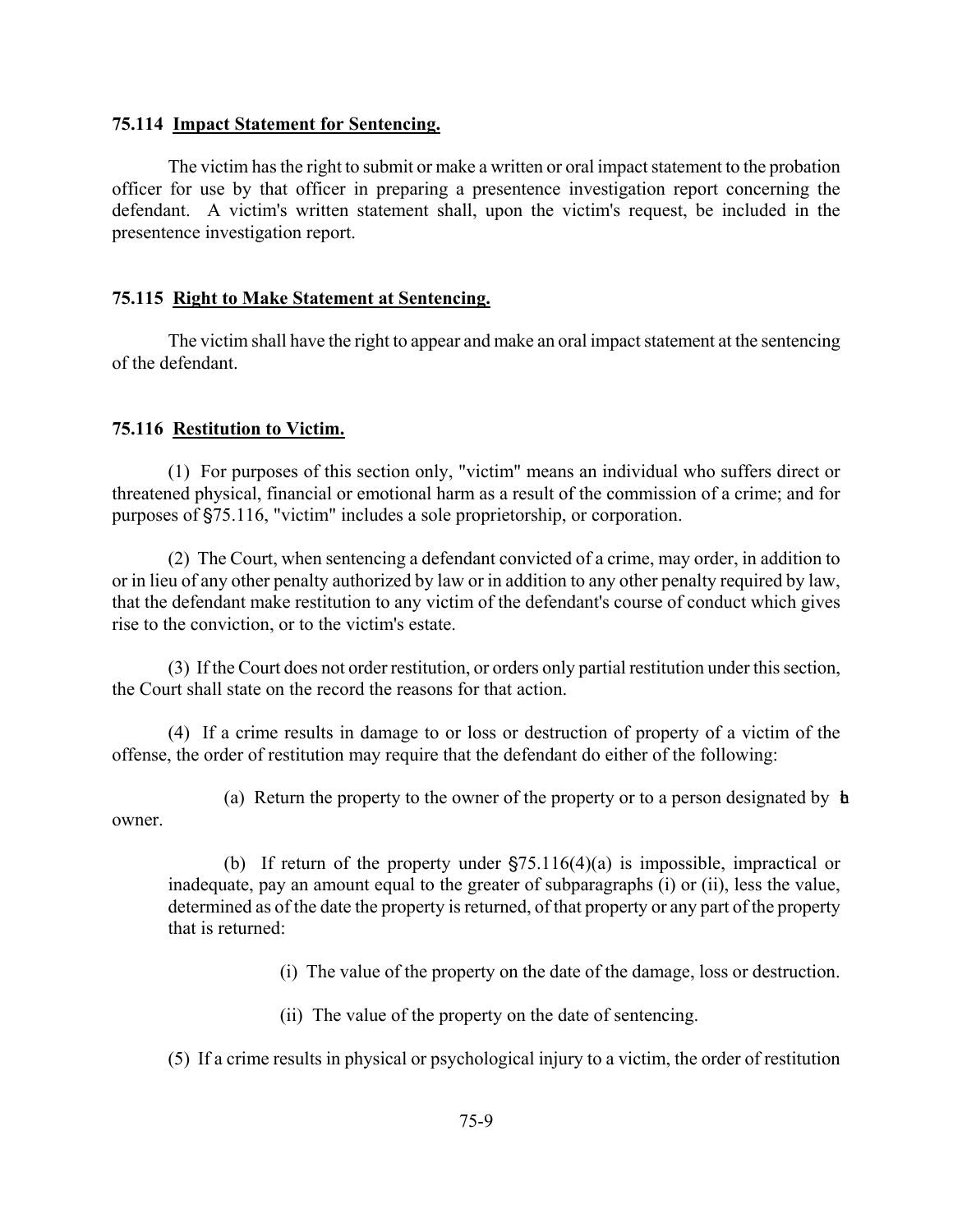may require that the defendant do one or more of the following: as applicable:

(a) Pay an amount equal to the cost of actual medical and related professional services and devices relating to physical and psychological care.

(b) Pay an amount equal to the cost of actual physical and occupational therapy  $\mathbf{d}$ rehabilitation.

(c) Reimburse the victim or the victim's estate for after-tax income loss suffered  $\phi$ the victim as a result of the offense.

(d) Pay an amount equal to the cost of psychological and medical treatment for members of the victim's family which has been incurred as a result of the offense.

(6) If a crime resulting in bodily injury also results in death of a victim, the order of restitution may require that the defendant pay an amount equal to the cost of actual funeral and related services.

(7) Instead of restitution under 116(4), (5), (6) if the victim or victim's estate consents, the order of restitution may require that the defendant make restitution in services in lieu of money, or make restitution to a person designated by the victim or victim's estate if that person provided services to the victim as a result of the crime.

(8) If the Court orders restitution under this section, the Court shall, if the victim is deceased, order that the restitution be made to the victim's estate.

(9) Any order of restitution shall be as fair as possible to the victim or victim's estate without unduly complicating or prolonging the sentencing process.

(10) The Court shall not order restitution with respect to a loss for which the victim or victim's estate has received or is to receive compensation, including insurance, except that the Court may, in the interest of justice, order restitution to the Crime Victim's Advocacy Program or to any individuals, organizations, partnerships, corporations or governmental entities that have compensated the victim or victim's estate for such loss to the extent of the compensation paid. An order of restitution shall require that all restitution to a victim or victim's estate under the order be made before any restitution to any other person under that order is made.

(11) Any amount paid to a victim or victim's estate under an order of restitution shall be set off against any amount later recovered as compensatory damages by the victim or the victim's estate in any federal, state or Tribal civil proceeding and shall reduce the amount payable to a victim or victim's estate by an award from the crime victims compensation board made after an order of restitution under this section.

(12) If not otherwise provided by the Court under this subsection, restitution shall be made immediately. However, the Court may require that the defendant make restitution under this section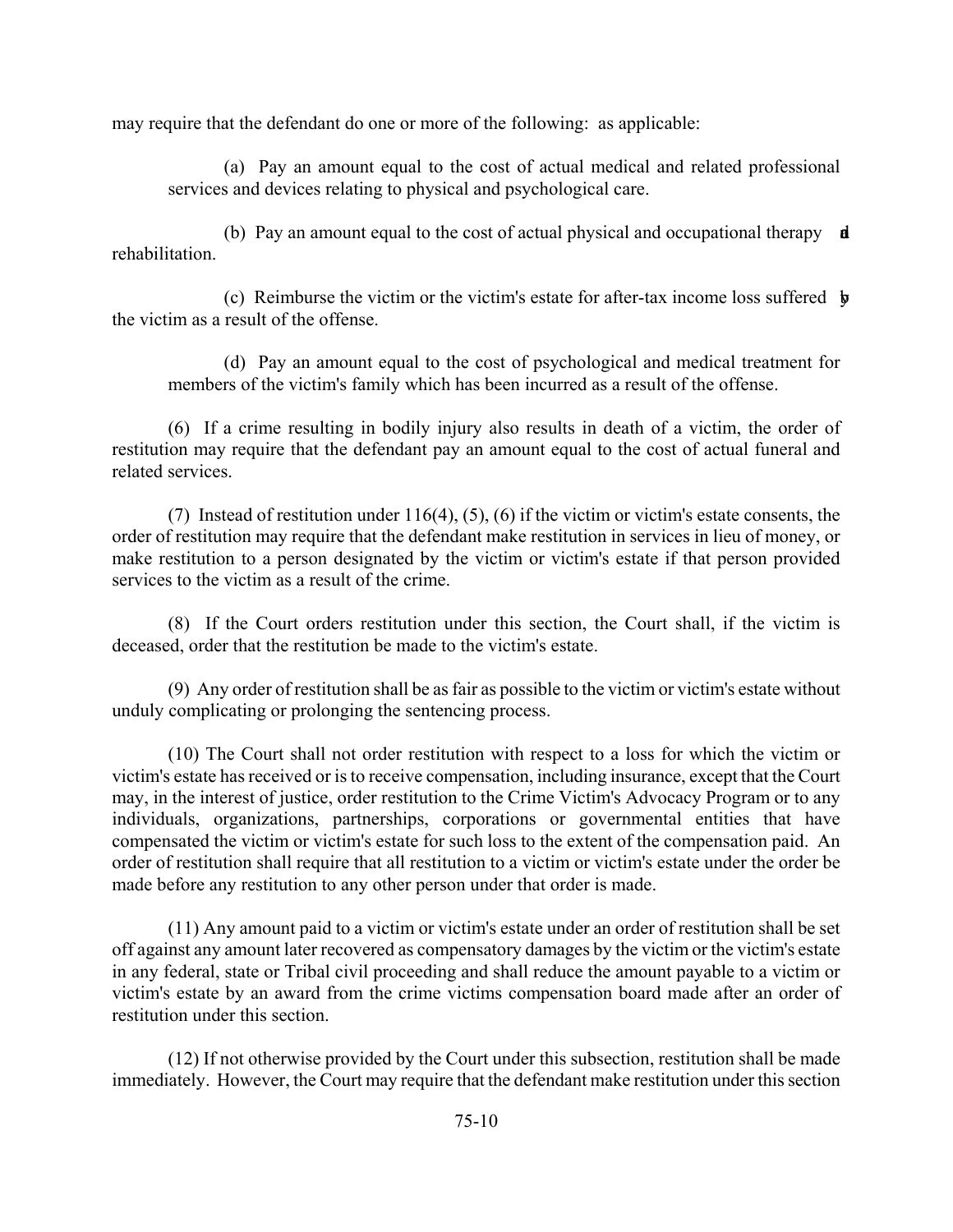within a specified period or in specified installments. The end of the period or the last installment shall not be later than the following:

(a) The end of the period of probation, if probation is ordered.

(b) Two years after the end of imprisonment or discharge from parole, whichever occurs later, if the Court does not order probation.

(c) Three years after the date of sentencing in any other case.

(13) If the defendant is placed on probation or paroled, any restitution ordered under this section shall be a condition of that probation or parole. The Court may revoke probation and the parole board may revoke parole if the defendant fails to comply with the order and if the defendant has not made a good faith effort to comply with the order. In determining whether to revoke probation or parole, the Court or parole board shall consider the defendant's employment status, earning ability, financial resources, and the willfulness of the defendant's failure to pay and any other special circumstances that may have a bearing on the defendant's ability to pay.

(14) A defendant who is required to pay restitution and who is not in willful default of the payment of the restitution, at any time, may petition the sentencing judge or his or her successor for a cancellation of any unpaid portion of restitution. If it appears to the satisfaction of the Court that payment of the amount due will impose a manifest hardship on the defendant or his or her immediate family, the Court may cancel all or part of the amount due in restitution or modify the method of payment.

(15) An order of restitution may be enforced by the prosecuting attorney or a victim or victim's estate named in the order to receive the restitution in the same manner as a judgment in a civil action.

(16) Notwithstanding any other provision of this section, a defendant shall not be imprisoned, jailed, or incarcerated for a violation of parole or probation, or otherwise, for failure to pay restitution as ordered under this section unless the Court determines that the defendant has the resources to pay the ordered restitution and has not made a good faith effort to do so.

# **75.117 Factors for Restitution.**

(1) The Court, in determining whether to order restitution under  $\S75.116$  and the amount of that restitution, shall consider the amount of the loss sustained by any victim as a result of the offense, the financial resources and earning ability of the defendant, the financial need of the defendant and the defendant's dependents, and such other factors as the Court considers appropriate.

(2) The Court may order the probation officer to obtain information pertaining to the factors set forth in  $\S 75.117(1)$ . The probation officer shall include the information collected in the presentence investigation report or in a separate report, as the Court directs.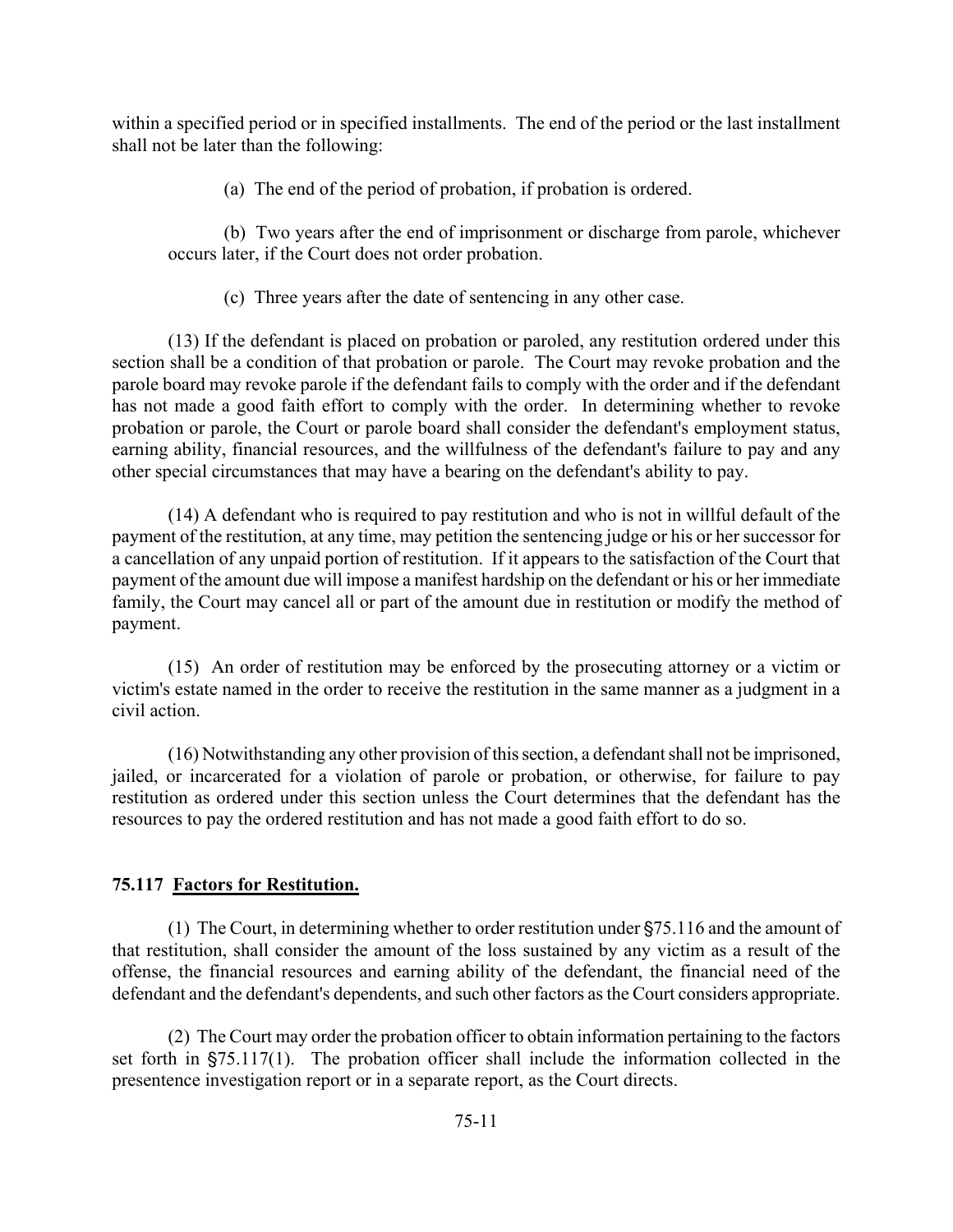(3) The Court shall disclose to both the defendant and the prosecuting attorney all portions of the presentence or other report pertaining to the matter described in  $$75.117(2)$ .

(4) Any dispute as to the proper amount or type of restitution shall be resolved by the Court by a preponderance of the evidence. The burden of demonstrating the earning ability of the defendant and the amount of the loss sustained by a victim as a result of the offense shall be on the Crime Victim's Advocate. The burden of demonstrating the financial resources of the defendant and the financial need of the defendant and the defendant's dependents shall be on the defendant. The burden of demonstrating such other matters as the Court deems appropriate shall be upon the party designated by the Court as justice requires.

# **75.118 Restrictions Upon Publication Profits.**

(1) A person convicted of a crime shall not derive any profit from the sale of his or her recollections, thoughts and feelings with regard to the offense committed by that person until the victim receives any restitution or compensation ordered for him or her against the defendant and expenses of incarceration are recovered as provided in  $\S$ 75.118(3) and until the escrow account created under  $\S 75.118(2)$  is terminated under  $\S 75.118(4)$ .

(2) Upon the conviction of a defendant for a crime involving a victim, and after notice to any interested party, an attorney for the Tribe in which the conviction occurred may petition the Court in which the conviction occurred to order that defendant forfeit all or any part of proceeds received or to be received by the defendant, or the defendant's representatives or assignees, from contracts relating to the depiction of the crime or the defendant's recollections, thoughts or feelings about the crime, in books, magazines, media entertainment or live entertainment. The proceeds shall be held in escrow for a period of not more than five years.

(3) During the existence of the escrow account, proceeds in the account shall be distributed in the following priority for the following purposes.

- (a) To satisfy an order of restitution entered under  $\S$ 75.116 and  $\S$ 75.117.
- (b) To satisfy any civil judgment in favor of the victim against that defendant.
- (c) To satisfy any fines ordered.

(4) Fifty percent of the balance remaining in the escrow account at the end of the escrow period shall be payable to the defendant and the remaining 50% of the balance shall be payable to the Crime Victim's Advocacy Program to pay compensation claims.

# **75.119 Notice of Appeal.**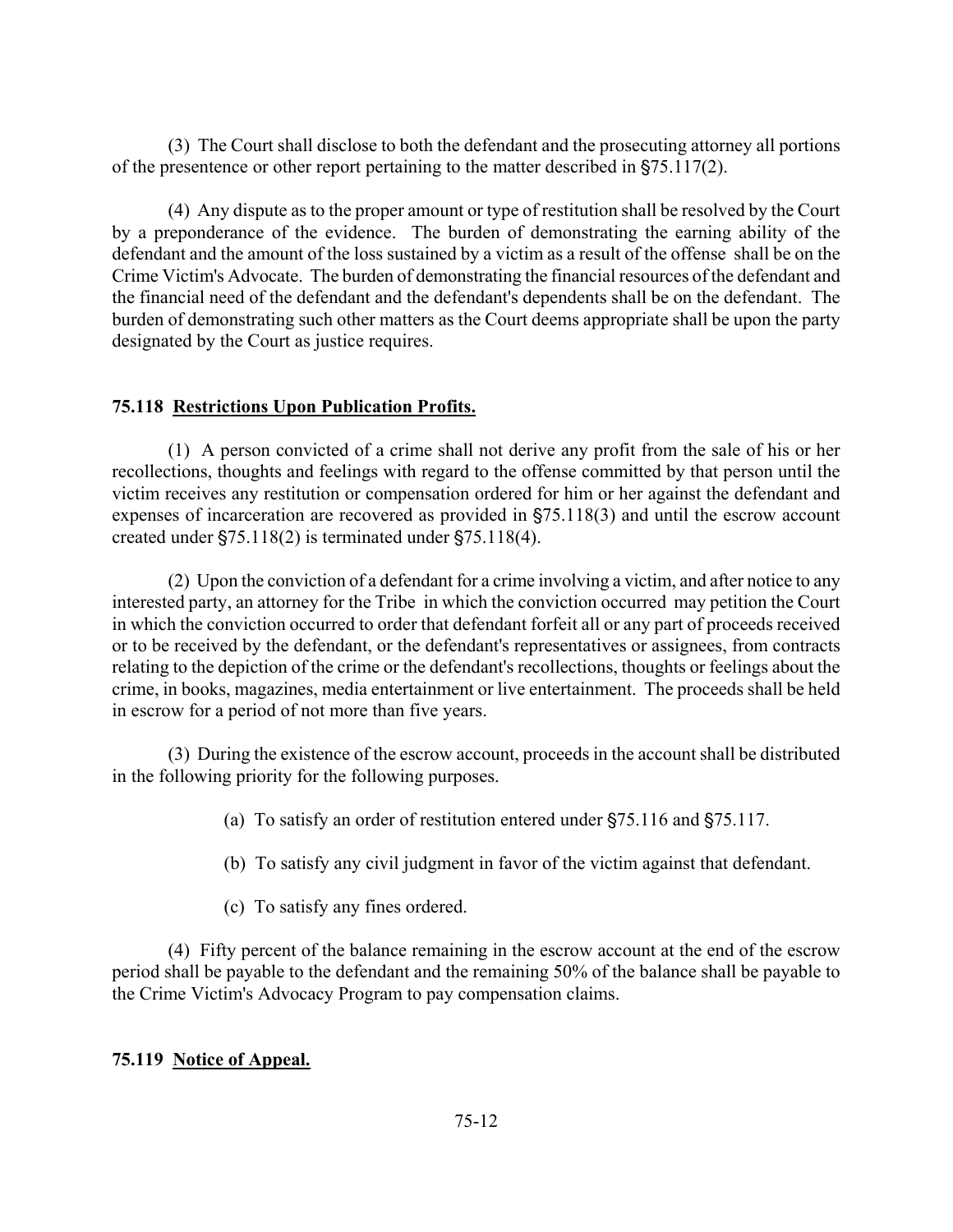(1) Upon the request of the victim, the Crime Victim's Advocate shall notify the victim of the following:

(a) That the defendant has filed an appeal of his or her conviction.

(b) A brief explanation in plain English of the appeal process, including the possible dispositions.

(c) Whether the defendant has been released on bail or other recognizance pending the disposition of the appeal.

(d) The time and place of any appellate court proceedings and any changes in the time or place of those proceedings.

(e) The result of the appeal.

(2) In the event the defendant's conviction is reversed and the case is returned to the trial court for further proceedings, the victim shall have the same rights previously requested during the proceedings which led to the appeal.

## **75.120 Notice by Corrections Facility.**

(1) Upon the written request of a victim of a crime, the sheriff or the department of corrections shall mail to the victim the following, as applicable, about a prisoner who has been sentenced to imprisonment under the jurisdiction of the sheriff or the department for commission of that crime:

(a) Within 30 days after the request, notice of the sheriff's calculation of the earliest release date of the prisoner, or the department's calculation of the earliest parole eligibility date of the prisoner, with all potential good time or disciplinary credits considered if the imprisonment exceeds 90 days. The victim may request one-time notice of the calculation described in this subdivision.

(b) Notice of the transfer or pending transfer of the prisoner to a minimum security facility and the address of that facility.

(c) Notice of the release or pending release of the prisoner in a community residential program, under extended furlough, or any other transfer of a prisoner to community status.

(d) Notice of any reduction in the minimum sentence resulting under the prison overcrowding emergency powers act, Act No. 519 of the Public Acts of 1980, being sections 800.71 to 800.79 of the Michigan Compiled Laws.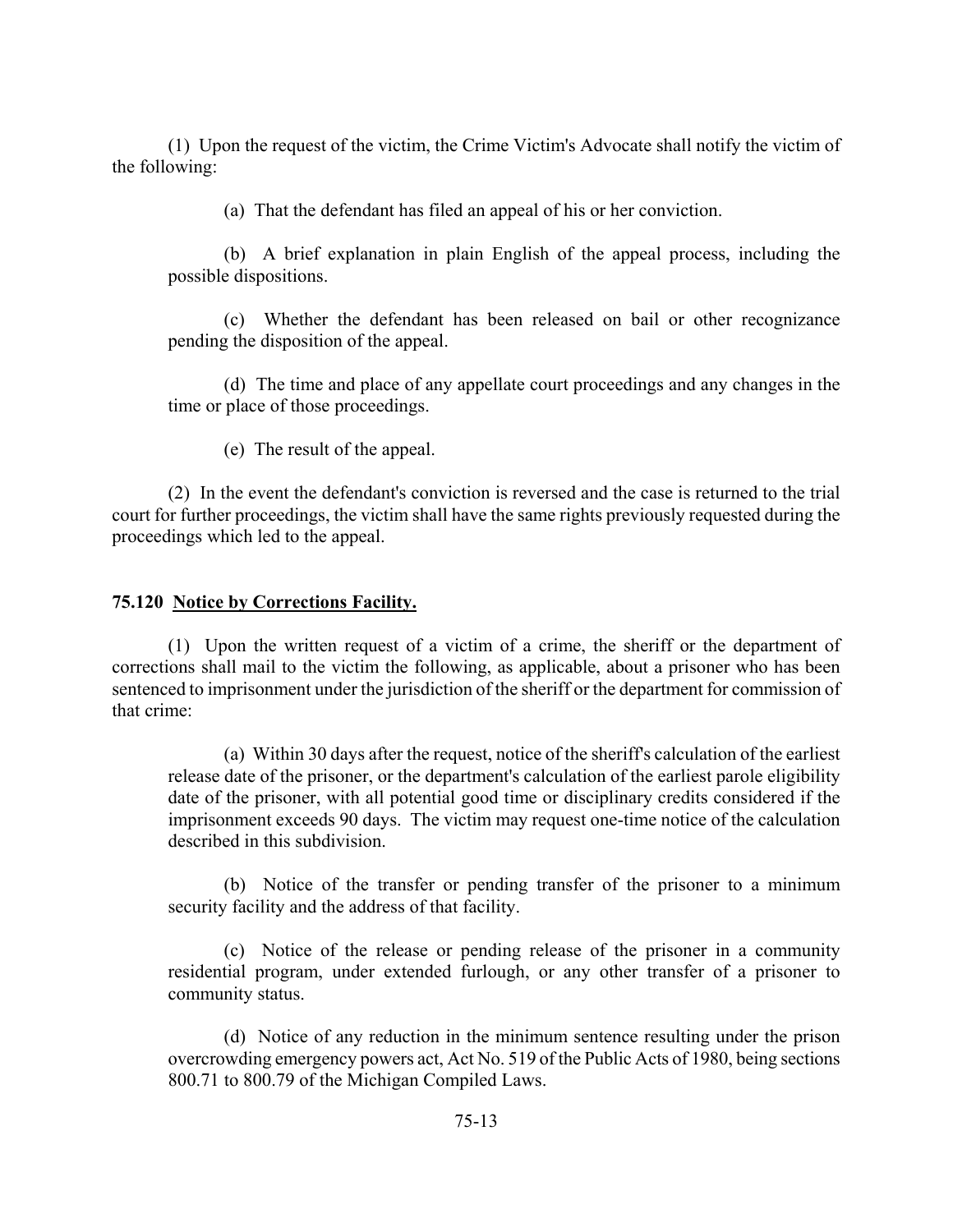(e) Notice of the escape of the person accused, convicted or imprisoned for committing a crime against the victim.

(f) Notice of the victim's right to address or submit a written statement for consideration by a parole board member or a member of any other panel having authority over the prisoner's release on parole.

(g) Notice of the decision of the parole board, or any other panel having authority over the prisoner's release on parole, after a parole review.

(h) Notice of the release of a prisoner 90 days before the date of the prisoner's discharge from prison where practical, unless the notice has been otherwise provided under this Chapter.

(i) Notice of a public hearing pursuant to section 44 of Act No. 232 of the Public  $\mathbf{\&}$ of 1953, being section 791.244 of the Michigan Compiled Laws, regarding a reprieve, commutation or pardon of the prisoner's sentence by the governor.

(j) Notice that a reprieve, commutation or pardon has been granted.

(2) A victim's address and telephone number maintained by a sheriff or the department of corrections pursuant to a request or notice under  $\S75.220(1)$  shall be exempt from disclosure under the freedom of information act, Act. No. 442 of the Public Acts of 1976, being sections 15.231 to 15.246 of the Michigan Compiled Laws.

# **75.121 Notice of Escape.**

(1) As provided in subsection (2) or (3), a victim who requests notice of the escape and the prosecuting attorney who is prosecuting or has prosecuted the crime for which the person is detained or under sentence shall be given immediate notice of the escape of the person accused, convicted or imprisoned for committing a crime against the victim. The notice shall be given by any means reasonably calculated to give prompt actual notice.

(2) If the escape occurs before the sentence is executed or before the defendant is delivered to the department of corrections, the chief law enforcement officer of the agency in charge of the person's detention shall give notice of the escape to a victim who requested notice.

(3) If the defendant is confined pursuant to a sentence, the notice shall be given by the chief administrator of the place in which the prisoner is confined. **75.122 Right to Address Parole Board.**

(1) A victim shall have the right to address or submit a written statement for consideration